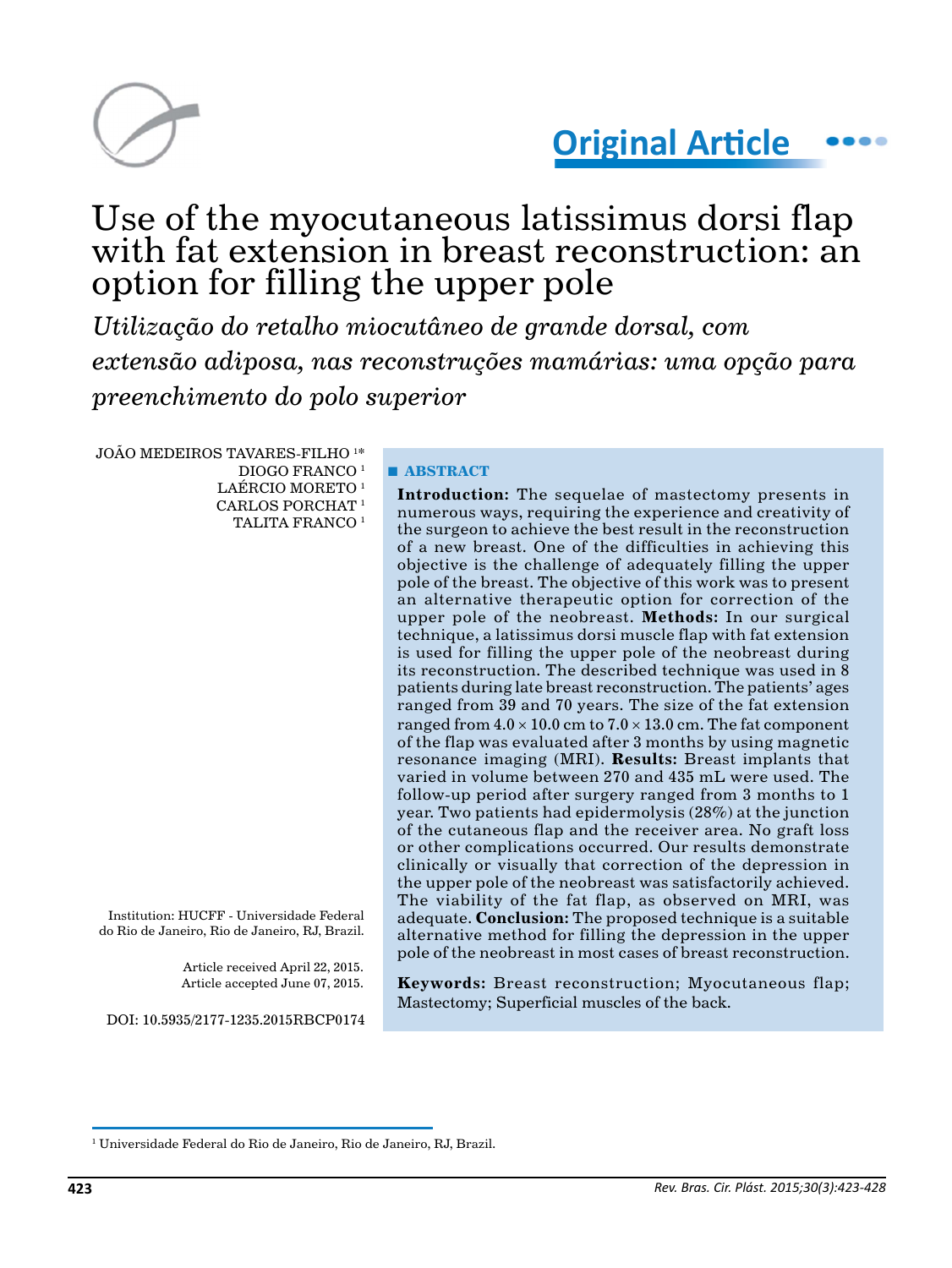#### **■ RESUMO**

**Introdução:** As sequelas de mastectomia se apresentam de formas variadas exigindo, do cirurgião, experiência e criatividade para obter o melhor resultado na reconstrução de uma nova mama. Dentre as dificuldades para que este objetivo seja alcançado, está o desafio de um melhor preenchimento do polo superior da mama. O objetivo deste trabalho é apresentar uma opção terapêutica alternativa para correção do polo superior dentre as técnicas já existentes com este propósito. **Método:** A técnica cirúrgica utilizou o retalho de músculo grande dorsal com extensão gordurosa para preenchimento do polo superior da neomama durante sua reconstrução. A técnica descrita foi utilizada em 8 pacientes durante a reconstrução mamária tardia, com idades variando entre 39 e 70 anos. O tamanho desta extensão gordurosa variou entre  $4.0 \times 10.0$  e  $7.0 \times 13.0$  cm. O componente gorduroso do retalho foi avaliado após 3 meses através de ressonância magnética. **Resultados:**  Foram usados implantes mamários que variavam entre 270 e 435 ml. O acompanhamento pós operatório variou entre 3 meses a 1 ano. Ocorreram 2 casos de epidermólise (28%) na junção do retalho cutâneo com a área receptora. Não houve perda ou sofrimento do retalho. Os resultados demonstram clinicamente ou visualmente que a correção da depressão do polo superior da neomama foi alcançada adequadamente, bem como a viabilidade do retalho gorduroso, observada nos exames de imagem (ressonância magnética). **Conclusão:** A técnica proposta é uma alternativa adequada para o tratamento da maioria dos casos de reconstrução mamária em que se busca o preenchimento da depressão existente no polo superior da mama.

**Descritores:** Reconstrução da mama; Retalho miocutâneo; Mastectomia; Músculos superficiais do dorso.

# **INTRODUCTION**

The sequelae of mastectomy present in numerous ways, requiring experience and creativity from the surgeon in order to obtain the best results in the reconstruction of a new breast. One should consider the therapeutic option and the diversity of the anatomy, in addition to the desire and expectation of the patient.

Among these details, depression in the upper pole of the neobreast has been the target of many treatment options such as fat grafting<sup>1,2</sup>, alloplastic material implants such as aloderme3,4, and silicone implants<sup>5</sup>. During breast reconstruction using the latissimus dorsi muscle and implants, this region is filled with the inclusion of the adipose tissue segment located below the skin island. We call this a myocutaneous flap with fat extension because it encompasses the 3 segments with different functions, namely the muscle segment for the coverage of the implant, the fat to fill the upper pole of the breast, and the skin to restore the lack of skin in the mammary region.

Hokin and Silfverskiold<sup>6</sup>, in 1983, proposed a technique for breast reconstruction using a latissimus dorsi flap but without the use of prosthesis. For such, they included the adipose tissue overlaying the latissimus dorsi muscle above and below the skin segment, calling it the extended latissimus dorsi flap.

In our technique, we use only the adipose tissue compartment in the lower portion of the skin segment, called the lumbar fold, which was described by Bailey et al.<sup>7</sup> in 2010, to fill the depression in the upper pole of the neobreast, which is often not filled by the prosthesis or volume of the latissimus dorsi muscle.

#### **OBJECTIVE**

To demonstrate that the use of the fat compartment of the lumbar area, located below the skin island of the latissimus dorsi muscle, is useful for filling the depression of the upper pole of the neobreast in breast reconstruction after mastectomy.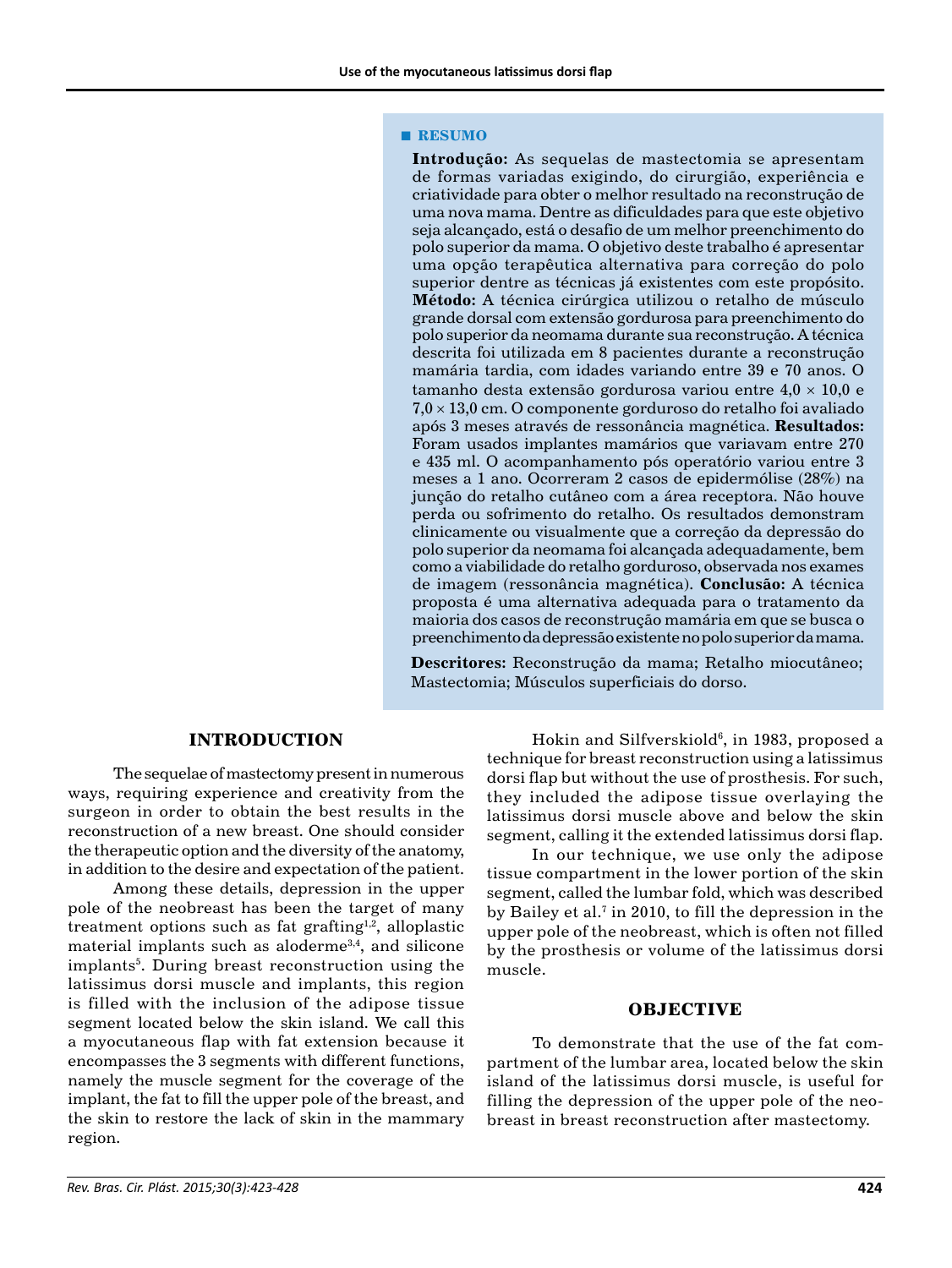# **METHODS**

We used the myocutaneous flap with fat extension of the latissimus dorsi muscle in 8 patients during late breast reconstruction. The patients attended the private clinic of the main author and underwent evaluation between 2012 and 2013.

Their ages ranged from 39 to 70 years. Among the patients, 3 underwent reconstruction of the right breast and 5 underwent reconstruction of the left breast. Six patients had undergone radiotherapy.

We demarcated the area to be excised, or incised, in the mammary region for placement of the skin segment, besides measuring the depression area on the upper pole of the neobreast (Figure 1).



**Figure 1.** Marking of the area to be incised for flap placement, the area to be detached for implant placement, and the upper area for the placement of the flap fat extension.

The skin island of the latissimus dorsi muscle flap was demarcated. Below this, the fat extension in the lumbar fold region was used for the filling of the upper pole of the neobreast (Figure 2). The size of the fat extension ranged from  $4.0 \times 10.0$  cm to  $7.0 \times 13.0$  cm.

After infiltration of saline solution and adrenaline (concentration, 1.1000.000 IU) in the incision lines, we incised up to the fascia of Scarpa when we began to detach inferiorly the skin island in order to construct a peninsula of adipose tissue (Figure 3).

The isolation of the latissimus dorsi muscle was initiated by using its lower edge. The release of the flap was made in the cranial direction to allow migration to the mammary region without tension.

Upon closing the donor area, accession sutures were applied to the deep layers, as recommended by Baroudi and Ferreira<sup>8</sup>, together with closed drainage with aspiration. The wound was closed layer by layer, with care to compensate for the difference in height between the top and bottom flaps.



**Figure 2.** Demarcation of the myocutaneous latissimus dorsi muscle flap, below which (G) is the fat extension in the projection of the lumbar compartment, with dimensions corresponding to the segment to be attained in the upper neobreast pole.

In the construction of the neobreast, we positioned the bottom of the dorsal flap in the upper pole of the mammary region, with fixation of the muscle in pectoral fascia and positioning of the adipose area under the area of the upper pole of the neobreast (Figure 4).

From the third month, we evaluated the adipose segment by using magnetic resonance imaging (MRI).

This study was approved by our institutional ethics committee (CEP 172/2011) and conducted according to the principles of the Declaration of Helsinki.

## **RESULTS**

The postoperative follow-up period ranged from 3 to 12 months (Figure 5A).

No graft loss or other complications occurred. The projection of the upper pole of the breast was maintained (Figure 5B).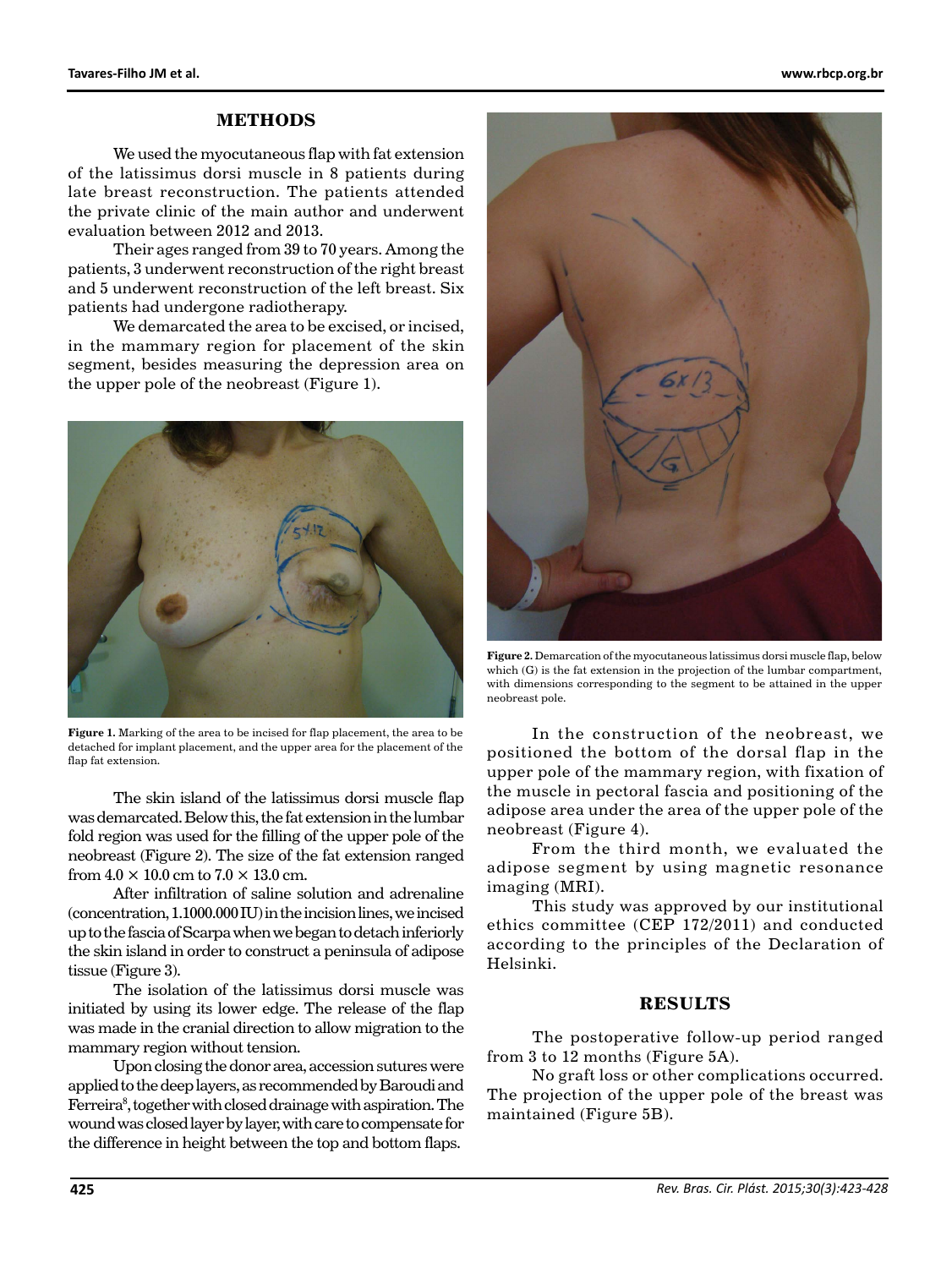

**Figure 3.** A flap with the 3 segments, namely the cutaneous (C), fat (A), and muscle (M) segments.



**Figure 4.** A flap positioned in the mammary region, demonstrating the adipose segment used to fill the upper neobreast pole.



**Figure 5.** A: The 1-year and 4-month postoperative aspects of breast reconstruction using myocutaneous flap with fat extension and breast implant. B: The 1-year and 4-month postoperative aspects showing the projection of the upper neobreast pole due to the adipose segment of the flap positioned in the upper pole (arrow).

The implant volume ranged from 270 and 435 cc.

The adipose segment was maintained, as observed on MRI, in all of the cases analyzed after 3 months (Figure 6).

Two patients (28%) had epidermolysis at the junction of the cutaneous flap and the receiver area. One of the patients had a prior mammoplasty scar, and the other patient had undergone local radiotherapy. Both progressed well with topical treatment. We observed in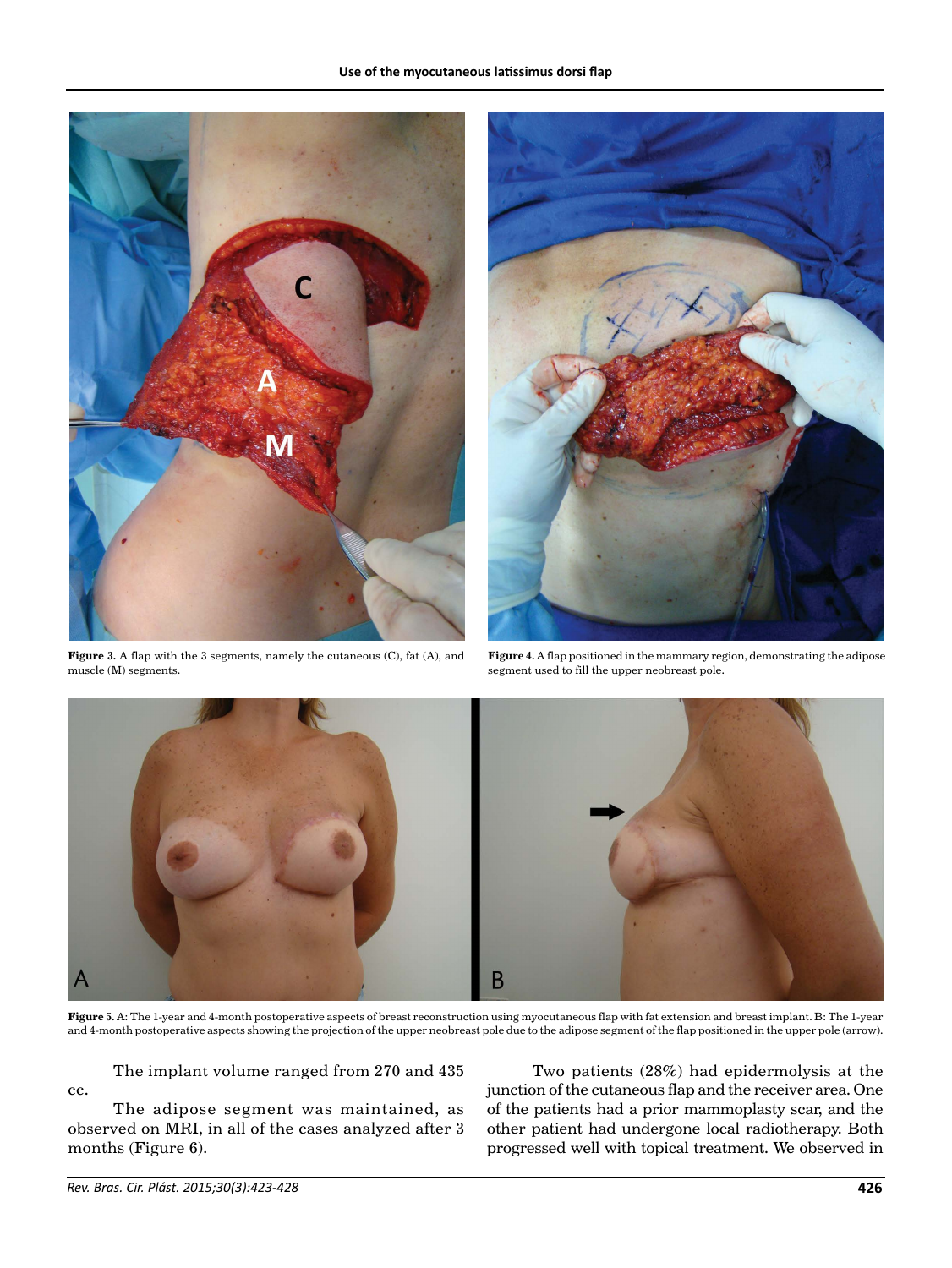

**Figure 6.** A magnetic resonance image obtained in the postoperative period, demonstrating the preserved fat extension (circle).

the dorsum the difference in thickness between the upper and lower flap, which resulted from the withdrawal of fat from the lower portion. In the first case, due to excess thinning of the skin flap, distress of the lower edge of the scar in the dorsal region, which was resolved with topical therapy. The outcome showed no graft impairment. Seroma occurred in the donor area in 2 patients (28%) but was resolved with fine-needle aspiration only.

# **DISCUSSION**

Mastectomy causes loss of adipose tissue, which results in depression and adherence of the skin to the pectoral muscle, mainly in the upper pole. Reconstruction with a myocutaneous latissimus dorsi flap and implant provides projection of the breast but not enough projection in the upper pole to avoid depression in this area. The importance of implementing this surgical procedure is due to the following considerations:

- The use of a fat graft is not possible at the moment and usually requires more than one surgery.

- The use of a dermal matrix is costly, besides not being available globally.

- An additional silicone implant has immediate effects but is palpable and perceptible.

The inclusion of an adipose tissue segment in the body of the latissimus dorsi myocutaneous flap fills the depression, or at least reduces the need of volume in fat grafts later. Patients should have sufficient volumes of these fat deposits or compartments of lumbar fat in order to fill the upper pole of the neobreast. Some publications reported an experience with the use of the extended latissimus dorsi flap, that is, using only the fat of the dorsum (without including a silicone prosthesis) to provide volume to the neobreast. However, none of these mentioned the inclusion of part of this fat in a prosthesis or its use to fill an upper pole depression. Some of these studies reported different types of complications<sup>6,9</sup>.

Bailey et al. described an anatomical study of fat compartments in the dorsal region, dividing them into parascapular, thoracolumbar, and lumbar segments, in patients with body mass indices (BMIs) ranging from  $30.6$  to  $51.2 \text{ kg/m}^2$ . They used flaps that included the thoracic and lumbar areas, with lengths ranging from  $24 \times 12$  cm to  $28 \times 17$  cm, for breast reconstruction without implants. Partial wound dehiscence associated with small infections in the donor area occurred without affecting the final result.

Our proposal is to use a myocutaneous flap with fat extension for filling the depression in the upper breast pole and a silicone prosthesis to provide volume. We observed one disadvantage, which is the difference in thickness between the upper and lower dorsal flaps in the donor area, which resulted in an unevenness in the scar region. This difference and the possibility of resolution with liposuction of the upper flap were explained to the patients.

Partial necrosis of the bottom edge of the scar in the dorsal region occurred only in the first case. This could be due to the initial inexperience in the procedure and the excess thinning of the lower flap, which was later modified by making an incision up to the fascia of Scarpa.

We believe that patients need not be obese or have a high BMI for the proposed technique to be feasible but need only to present a lumbar compartment, as the breast volume is provided by the implant.

## **CONCLUSION**

The use of the fat compartment of the lumbar area, located below the skin island of the latissimus dorsi, is an effective and immediate approach for filling the depression of the upper pole of the neobreast in breast reconstruction after mastectomy.